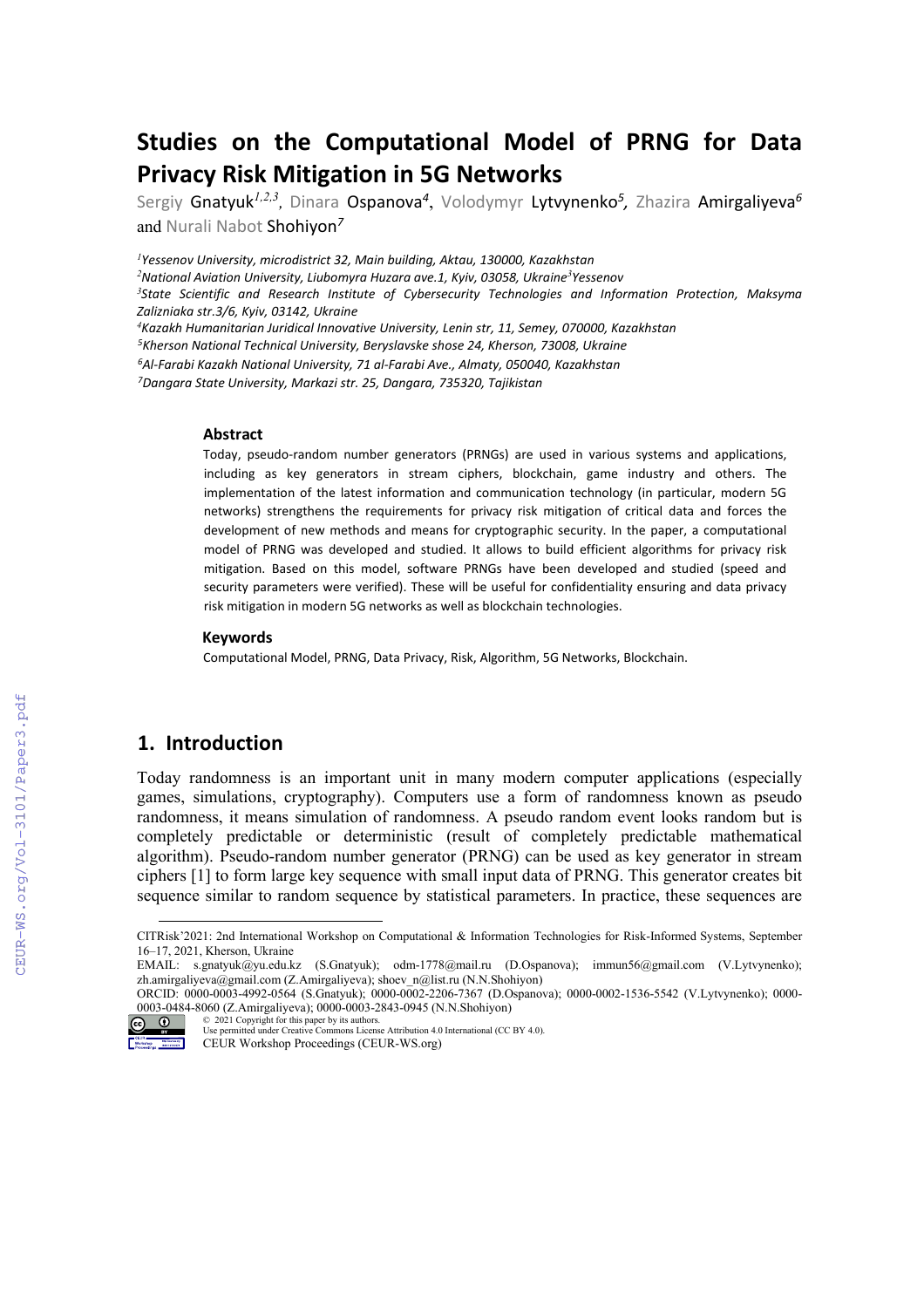not random and can be reproduced – key sequence should be as longer as possible and variable. PRNG output must be the function of encryption key and it's very important for privacy ensuring. To generate random numbers by computer the hardware should be used (for example, noise from semiconductor devices; bits of digitized sound from the microphone; intervals between interruptions of external or internal devices; intervals between keystrokes; air temperature on hardware components). New communication standard 5G has improved requirements for confidentiality (privacy) as well as novel secure encryption algorithms and PRNG should be developed (Fig. 1) [2].

| <b>Security Elements</b>            |                                                   | WiFi 6 (WPA3)                                                                                              | 5G                                               | 4G                                                  |  |
|-------------------------------------|---------------------------------------------------|------------------------------------------------------------------------------------------------------------|--------------------------------------------------|-----------------------------------------------------|--|
| Terminal identity<br>identification | <b>RADIUS</b>                                     | Terminal - authentication server<br>(AAA)                                                                  | Terminal - 3GPP AAA                              |                                                     |  |
|                                     | Identity<br>identification                        | Enterprise-level certificate.<br>username/password                                                         | Identify authentication information in SIM cards |                                                     |  |
| Authentication                      | Security<br>authentication<br>modes               | EAP-TLS (certificate)<br>EAP-PEAP (username/password)<br>EAP-AKA (SIM cards on mobile                      | 3GPP and non-3GPP:<br>5G AKA and EAP-AKA'        | 3GPP: EPS AKA<br>Non-3GPP: EAP-AKA and EAP-<br>AKA' |  |
| Authentication<br>flexibility       | Authentication<br>modes in different<br>scenarios | phones)<br>Third-party system authentication<br>such as Portal authentication and<br>WeChat authentication | None                                             | None                                                |  |
| <b>NAS security</b><br>algorithm    | Encryption<br>algorithm                           | <b>AES</b>                                                                                                 | Snow3G, AES, and ZuC                             | Snow3G, AES, and ZuC                                |  |
| negotiation                         | Algorithm key                                     | 256 bits (128 bits for WPA2)                                                                               | 256 bits                                         | 128 bits                                            |  |

# **2. Related papers analysis**

Analysis of related papers in this direction [3-6] shows different approaches in PRNG creation that influences on their characteristics and properties. There are two following categories of PRNGs:

*1) Cryptographically secure PRNG* based on

- Stream ciphers (Dragon-128, SEAL, RC4, RC5, RC6, Grain, Yamb, Phelix);<br>block ciphers (AES, ANSI X9.17, DES)
- block ciphers (AES, ANSI X9.17, DES),
- one way functions (BBS, RSA, Dual\_EC\_DRBG, GPSSD).

2) *Cryptographically insecure PRNG* based on

- elementary recurents (linear congruental generator, polinomyal congruental generator, additive Fibonacci generator, lagged Fibonacci generator and others);
- operations in finite fields (Galois generator, De Bruijn generator, Golman generator and others).

Most up-to-date cryptographic applications require random numbers, for example key generation, cryptographic nonces, salts in certain signature schemes, including ECDSA, RSASSA-PSS. The security and privacy of 5G is better than in 4G (Fig. 2) [7] by using many secure algorithms.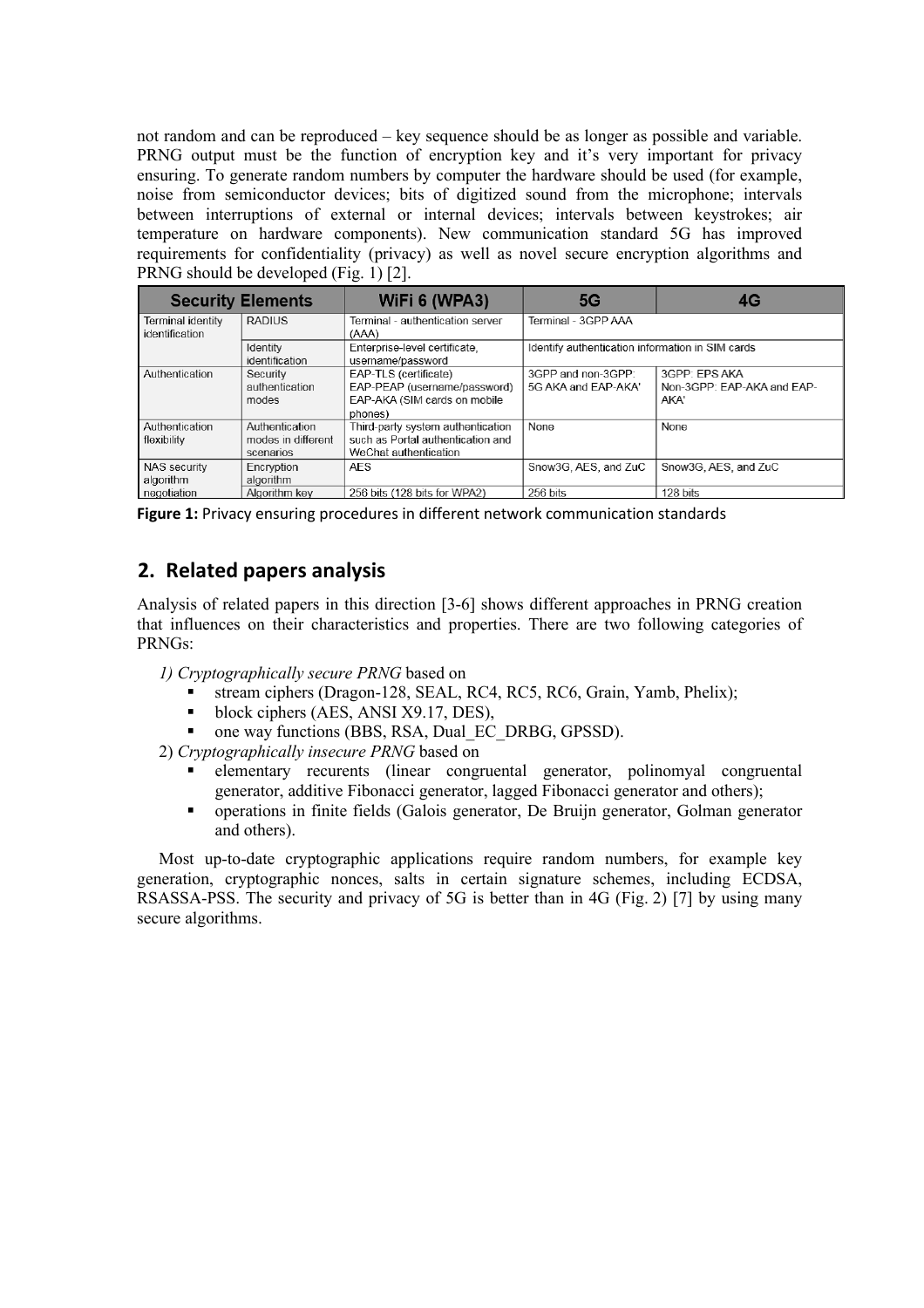

**Figure 2:** 4G/5G encryption comparison

But there are many relevant tasks related with data privacy ensuring in 4G/5G that can be solved by PRNG development and implementation. From this viewpoint, the main target of this paper is development and study of the computational model of PRNG for data privacy risk mitigation in 5G networks.

# **3. The main part of the research study**

# **3.1. Theoretical principles of the model construction**

On the basis of analysis, as a prototype of computational model well-known PRNG Trivium [8] was chosen. Trivium is a synchronous stream cipher designed by cryptographers C. De Cannière and B. Preneel to provide a flexible trade-off between speed and gate count in hardware, and reasonably efficient software implementation. Trivium was one of the eSTREAM competition winners and its recommended for using in modern communication networks as hardware unit. To improve PRNG Trivium following modifications were proposed:

1. Parameters *n* , *t* , *e* , *k* were specified and after their fixing new PRNG structure is forming (capacity of operations is changing). All operations are performing not on the bits but on the vectors of some size (bytes).

2. To improve non-linearity parameters substitution operation  $S(x)$  was specified. For any new formed PRNG new unique  $S(x)$  can be specified.

3. To generate pseudo-random sequences PRNG internal status vector  $E_i$ , key vector for sequence generation *K* and index of the current iteration of forming (generation) *i* are used.

4. For generation function  $F_{gen}$  stage of variables initialization was modified, the dynamic carry shift and substitution operations were specified.

5. For generation function  $F_{gen}$  usage of independent functions  $F_A$ ,  $F_B$ ,  $F_C$  and  $F_D$  was proposed, these functions depend on internal status vector of previous generation stage, key vector *K* and index of current iteration of generation *i*. Output of the functions  $F_A$ ,  $F_B$ ,  $F_C$ and  $F<sub>D</sub>$  will be the data of necessary length (input and output data length will be different). For any new formed PRNG new unique functions  $F_A$ ,  $F_B$ ,  $F_C$  and  $F_D$  can be specified. In fact, these functions are independent byte-oriented PRNGs (without requirements for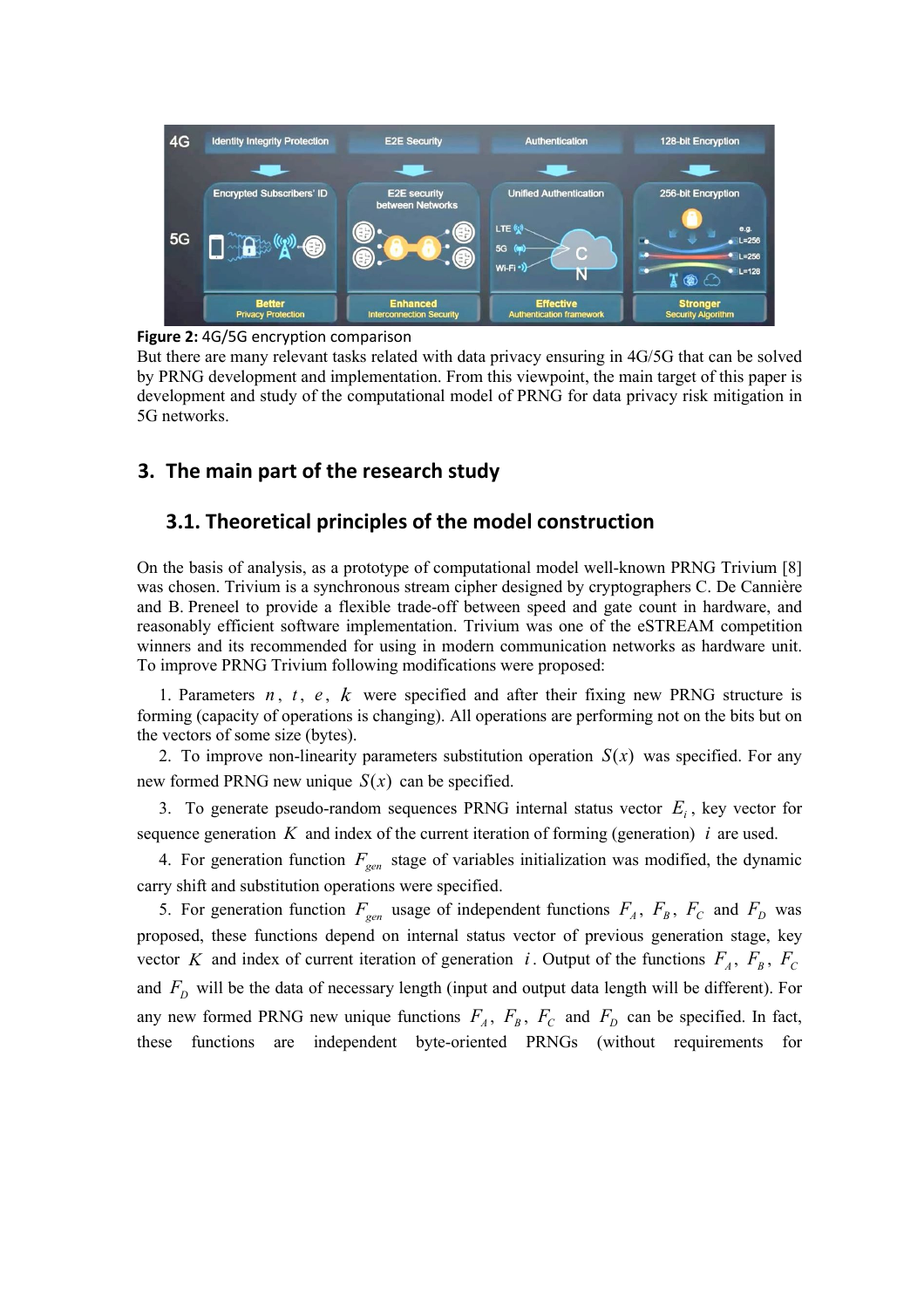cryptographically security), they can work in parallel. For synchronization and optimization of sequence generation procedure the speed of sequence generation should be something like similar.

6. Final stage of sequence *m* forming and operation ordering were modified as well as the substitution operation was specified.

Various PRNGs can be constructed by modification / fixing parameters *n* , *t* , *e* , *k* as well all specifying functions  $F_A$ ,  $F_B$ ,  $F_C$ ,  $F_D$  and operation  $S(x)$ .

### *Computational model description*

Let *n*,  $t \in Z_+$ , then for generation pseudo-random sequence *M*,  $M \in V_N$ ,  $V_N \in \{0,1\}^N$ 

with length  $N = n \cdot t$  bits it is necessary to form  $t$  sequences with length  $n$  bit:

$$
M = (m_1, m_2, ..., m_{t-1}, m_t), m_i \in V_n, i = 1, t.
$$

Process of generation every  $m_i$ ,  $m_i \in V_n$ ,  $i = 1, t$  performs in the following manner:

$$
m_i, E_i = F_{gen}(E_{i-1}, K, i), i = 1, t,
$$

where  $E_i$  is internal status vector of PRNG after generation *i*-th  $m_i$ ,  $E_i \in V_e$ ,  $e \in Z_+$ ,  $E_0 = IV$ , *IV* is initialization vector,  $IV \in V_e$ , *K* is key vector for sequence generation,  $K \in V_k$ ,  $k \in Z_+$ ,  $F_{gen}$  is function of generation the sequence  $m_i$ .

Function  $F_{\text{gen}}(E, K, i)$  is performing by 2 following stages:

1) variables initialization;

2) sequence forming.

*Stage 1* of function  $F_{gen}(E, K, i)$  performing. At the beginning the processing of internal status vector is performing  $E, E \in V_e$ :

$$
E = S(E) \ll i,
$$

where  $x \ll y$  is operation of right dynamic carry shift of argument x on y bits,  $S(x)$  is some substitution operation.

Next the internal status vector *E* of PRNG and key vector *K* are disintegrated on 4 components:

$$
E = (E_a, E_b, E_c, E_d), E \in V_e, e = a + b + c + d,
$$
  
\n
$$
E_a \in V_a, E_b \in V_b, E_c \in V_c, E_d \in V_d, a, b, c, d \in Z_+,
$$
  
\n
$$
K = (K_a, K_b, K_c, K_d), K \in V_k, k = a' + b' + c' + d',
$$
  
\n
$$
K_a \in V_{a'}, K_b \in V_{b'}, K_c \in V_{c'}, K_d \in V_{d'}, a', b', c', d' \in Z_+.
$$

Vectors  $E_a$ ,  $E_b$ ,  $E_c$ ,  $E_d$  and  $K_a$ ,  $K_b$ ,  $K_c$ ,  $K_d$  will be used in the next stage of the function  $F_{gen}(E, K, i)$ .

*Stage 2* of function  $F_{gen}(E, K, i)$ . On this stage the forming of sequence *m*,  $m \in V_n$  is performing. For this objective 4 additional functions  $F_A(E_a, K_a, i)$ ,  $F_B(E_b, K_b, i)$ ,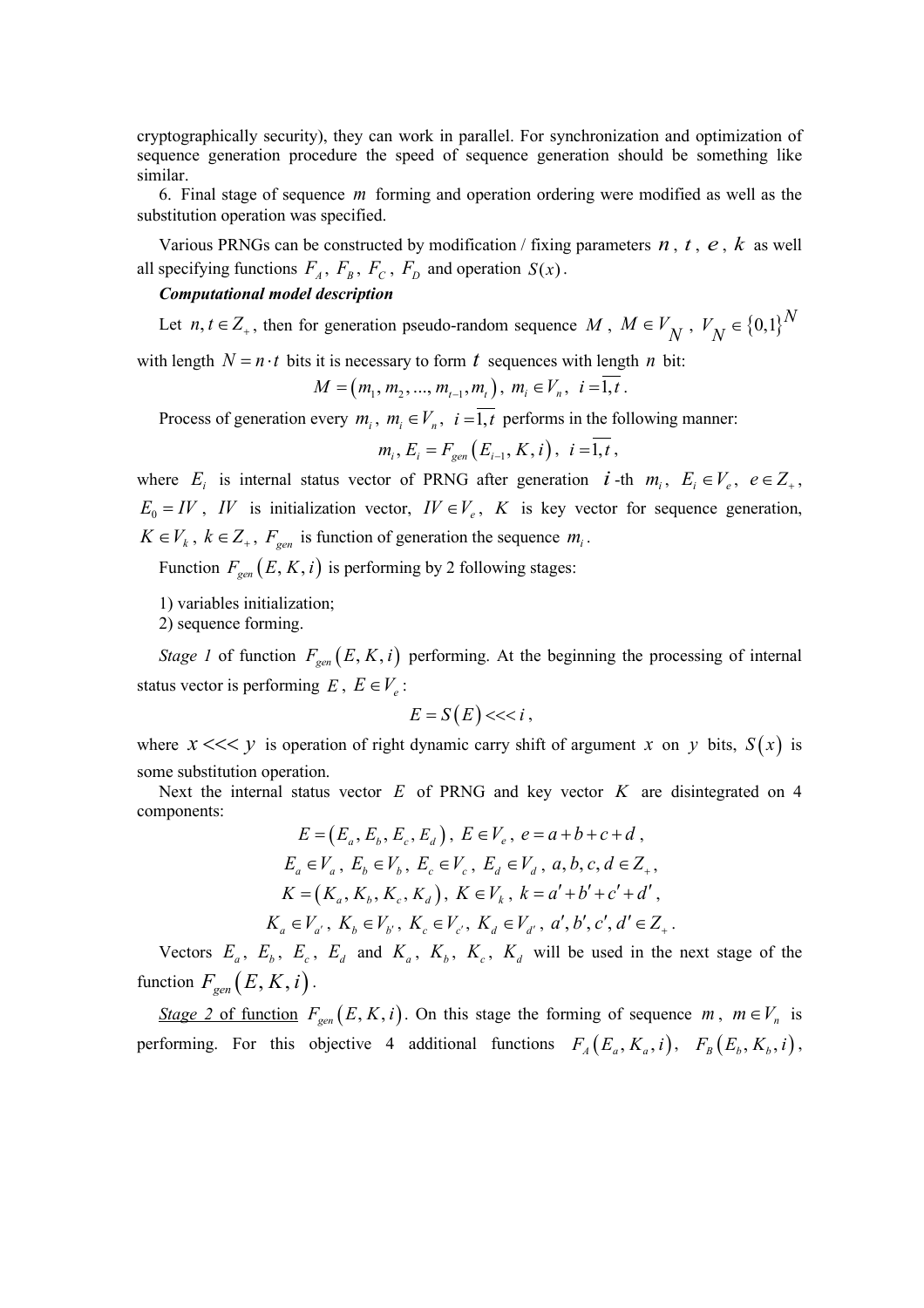$F_c(E_c, K_c, i)$  i  $F_p(E_d, K_d, i)$  are using, where  $F_A$ ,  $F_B$ ,  $F_C$  and  $F_D$  are functions, that have internal status vector and key vector as input data, and sequence with length *n* bits as output data. These functions can be constructed on the base of non-linear shift registers, block and stream symmetric ciphers, hash functions and others.

In this case, process of sequence *m*,  $m \in V_n$  and new value of internal status vector *E*,  $E \in V_e$  generation in function  $F_{gen}(E, K, i)$  will be follow:

*Stage 1.* Formation of additional vectors *A*, *B*, *C* i *D* and calculation of new values of vectors  $E_a$ ,  $E_b$ ,  $E_c$ ,  $E_d$ :

$$
A, E_a = F_A(E_a, K_a, i), A \in V_n, E_a \in V_a,
$$
  
\n
$$
B, E_b = F_B(E_b, K_b, i), B \in V_n, E_b \in V_b,
$$
  
\n
$$
C, E_c = F_C(E_c, K_c, i), C \in V_n, E_c \in V_c,
$$
  
\n
$$
D, E_d = F_D(E_d, K_d, i), D \in V_n, E_d \in V_d.
$$

*Stage* 2. Calculation of the new value internal status vector  $E, E \in V$ .

$$
E = (E_b, E_d, E_a, E_c).
$$

*Stage* 3. Formation of the sequence *m*,  $m \in V_n$ :

$$
AB = A \ll B, AB \in V_n,
$$
  
\n
$$
CD = C \ll D, CD \in V_n,
$$
  
\n
$$
BC = B + CD, BC \in V_n,
$$
  
\n
$$
AD = AB \oplus D, AD \in V_n,
$$
  
\n
$$
m = AD \oplus S(BC), m \in V_n,
$$

where  $\oplus$  i + are operations modulo addition 2 and 2<sup>n</sup> respectively,  $S(x)$  is substitution operation.

Output of the function  $F_{gen}(E, K, i)$  will be vectors  $m$ ,  $m \in V_n$  and  $E, E \in V_e$ :

$$
(m, E) = F_{gen}(E, K, i).
$$

In this Section computational model of PRNG was described. Based on PRNG Trivium, this model includes internal status vector and key vector processing, dynamic carry shift and 4 nonlinear functions. It allows to construct effective PRNGs for privacy ensuring in modern communication networks (5G networks and others).

### **3.2. Software PRNG development**

On the basis of developed computational model 3 PRNGs *5Gen-1, 5Gen-2* and *5Gen-3* was constructed:

*5Gen-1* was constructed with following set of parameters  $n = 128$ ,  $a = 128$ ,  $b = 100$ ,  $c = 111, \quad d = 173, \quad e = a + b + c + d = 512, \quad a' = 128, \quad b' = 128, \quad c' = 128, \quad d' = 128,$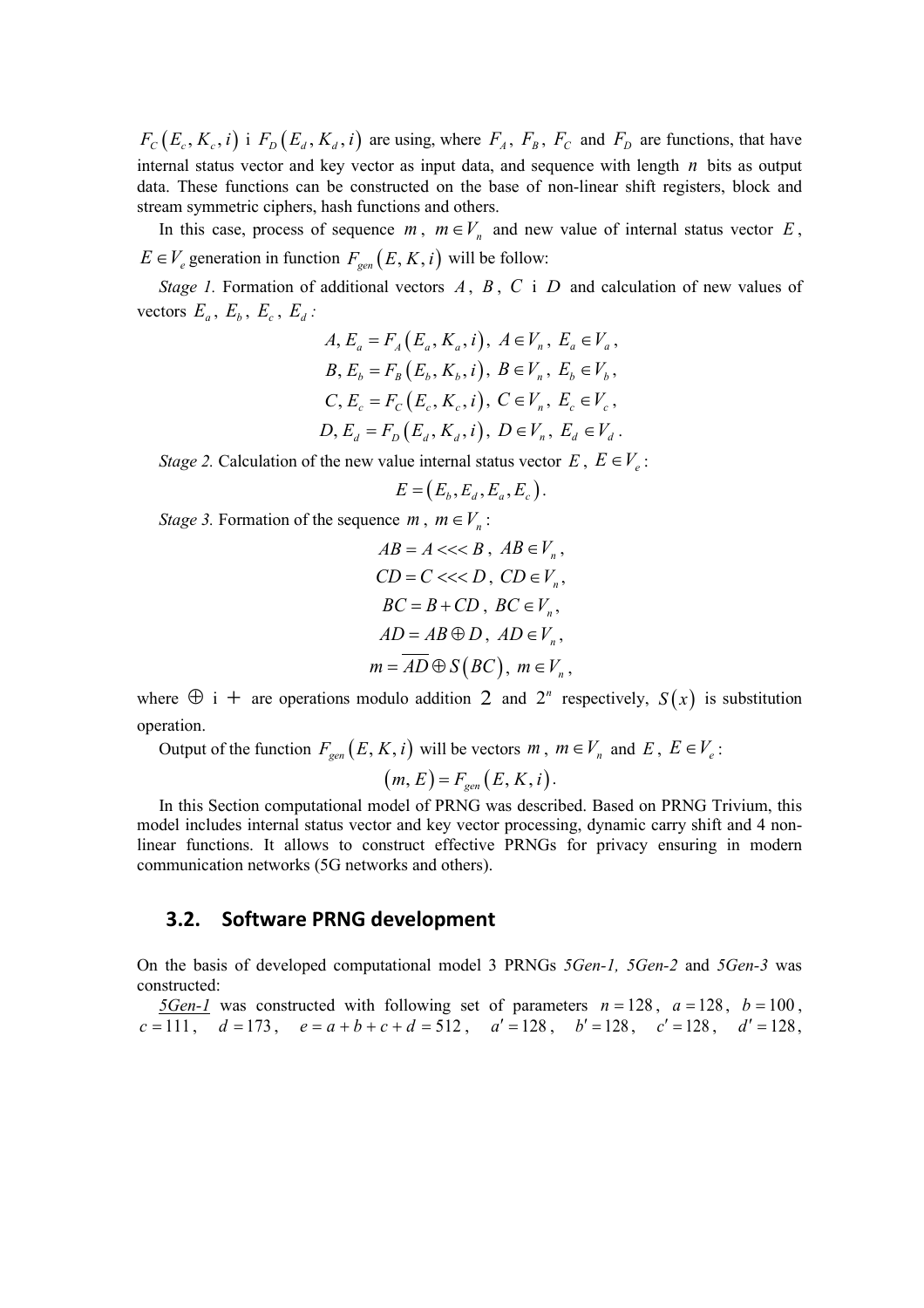$k = a' + b' + c' + d' = 512$ .  $F_A$ ,  $F_B$ ,  $F_C$  and  $F_D$  are functions based on the non-linear shift register. As substitution  $S(x)$  the operation  $S(x) = (s_0(x_{31}), ..., s_0(x_0))$  was used, where  $x_j \in V_{16}$ ,  $j = \overline{0,31}$ ,  $S_0$  is the substitution on the set  $V_{16}$ .

Substitution  $S_0$  is constructed with parameters, presented in Table 1.

### **Table 1**

Parameters for substitution table  $S_0$  construction for *5Gen-1* algorithm

| M                                                                                                         |      |      |
|-----------------------------------------------------------------------------------------------------------|------|------|
| $\{903, 3206, 640C, C818,$<br>9031, 2063, 40C6, 818C,<br>319, 632, C64, 18C8,<br>3190, 6320, C640, 8C81 } | 6D71 | 19CF |

*5Gen-2* was constructed with following set of parameters  $n = 256$ ,  $a = 138$ ,  $b = 120$ ,  $c = 116$ , *d* = 138, *e* =  $a + b + c + d$  = 512, *a*<sup> $\prime$ </sup> = 128, *b*<sup> $\prime$ </sup> = 128, *d*<sup> $\prime$ </sup> = 128,  $k = a' + b' + c' + d' = 512$ .  $F_A$ ,  $F_B$ ,  $F_C$  and  $F_D$  are functions based on the non-linear shift register. As substitution  $S(x)$  the operation  $S(x) = (s_7(x_6), \ldots, s_0(x_0))$  was used, where  $x_i \in V_8$ ,  $j = \overline{0.63}$ ,  $S_b$  is substitution on the set  $V_8$ ,  $b = \overline{0.7}$  (by the order 8 different substitution tables are using).

Substitution  $S_i$ ,  $i = 0, 7$  is constructed with parameters, presented in Tables 2-9.

#### **Table 2**

Parameters for substitution table  $S_0$  construction for *5Gen-2* algorithm

| IИ                                 |    |
|------------------------------------|----|
| ${29, 52, A4, 49, 92, 25, 4a, 94}$ | D8 |

#### **Table 3**

Parameters for substitution table  $S_1$  construction for *5Gen-2* algorithm

| $\{70, E0, C1, 83, 7, E, 1C, 38\}$ |  |
|------------------------------------|--|

#### **Table 4**

Parameters for substitution table 2*S* construction for *5Gen-2* algorithm

| ${3E, 7C, F8, F1, E3, C7, 8F, 1F}$ |  |
|------------------------------------|--|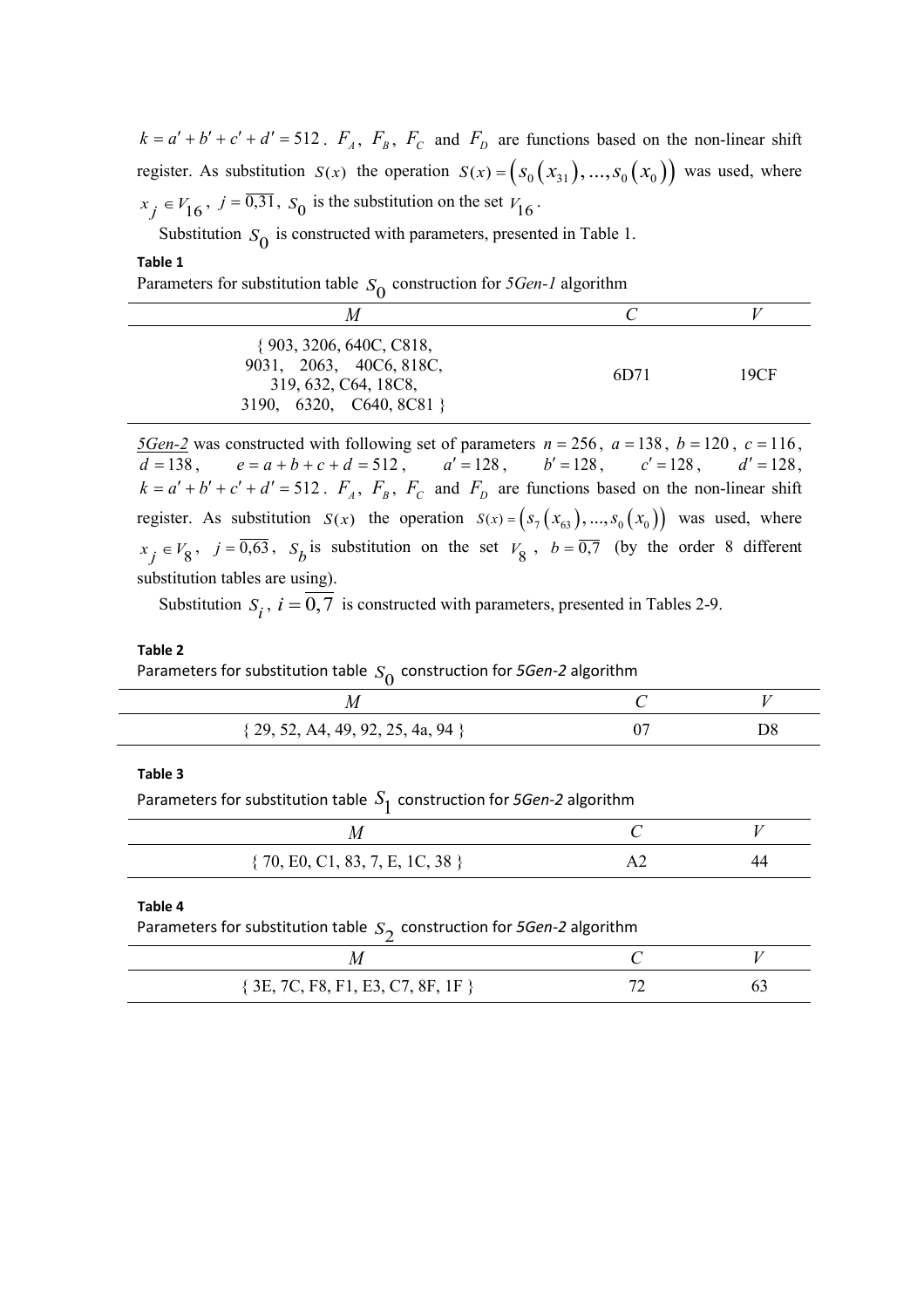### **Table 5**

|--|

| $\sim$ 3                                                                  |                |                |
|---------------------------------------------------------------------------|----------------|----------------|
| $\boldsymbol{M}$                                                          | C              | V              |
| ${E3, C7, 8F, 1F, 3E, 7C, F8, F1}$                                        | 43             | 9B             |
| Table 6                                                                   |                |                |
| Parameters for substitution table $S_4$ construction for 5Gen-2 algorithm |                |                |
| M                                                                         | $\mathcal{C}$  | V              |
| {E5, CB, 97, 2F, 5E, BC, 79, F2}                                          | A <sub>0</sub> | 8C             |
| Table 7                                                                   |                |                |
| Parameters for substitution table $S_5$ construction for 5Gen-2 algorithm |                |                |
| $\boldsymbol{M}$                                                          | $\mathcal{C}$  | V              |
| {AB, 57, AE, 5D, BA, 75, EA, D5}                                          | 7B             | C6             |
| Table 8                                                                   |                |                |
| Parameters for substitution table $S_6$ construction for 5Gen-2 algorithm |                |                |
| M                                                                         | $\overline{C}$ | V              |
| $\{91, 23, 46, 8C, 19, 32, 64, C8\}$                                      | ED             | B <sub>0</sub> |
| Table 9                                                                   |                |                |
| Parameters for substitution table $S_7$ construction for 5Gen-2 algorithm |                |                |
| $\boldsymbol{M}$                                                          | $\mathcal C$   | V              |
| ${F8, F1, E3, C7, 8F, 1F, 3E, 7C}$                                        | 18             | 75             |

*5Gen-3* was constructed with following set of parameters  $n = 128$ ,  $a = 128$ ,  $b = 128$ ,  $c = 128$ , *d* = 128, *e* =  $a + b + c + d$  = 512, *a*<sup> $\prime$ </sup> = 128, *b*<sup> $\prime$ </sup> = 128, *d*<sup> $\prime$ </sup> = 128,  $k = a' + b' + c' + d' = 512$ .  $F_A$ ,  $F_B$ ,  $F_C$  and  $F_D$  are functions based on AES-128 algorithm. As substitution  $S(x)$  the operation  $S(x) = \left(S_0(x_6), \ldots, S_0(x_0)\right)$  was used, where  $x_j \in V_8$ ,  $j = 0.63$ ,  $S_0$  – підстановка на множині  $V_8$ .

Substitution  $S_0$  is constructed with parameters, presented in Tables 10.

### **Table 10**

Parameters for substitution table  $S_0$  construction for 5Gen-3 algorithm

| ΙИ                               |    |
|----------------------------------|----|
| $\{20, 40, 80, 1, 2, 4, 8, 10\}$ | םט |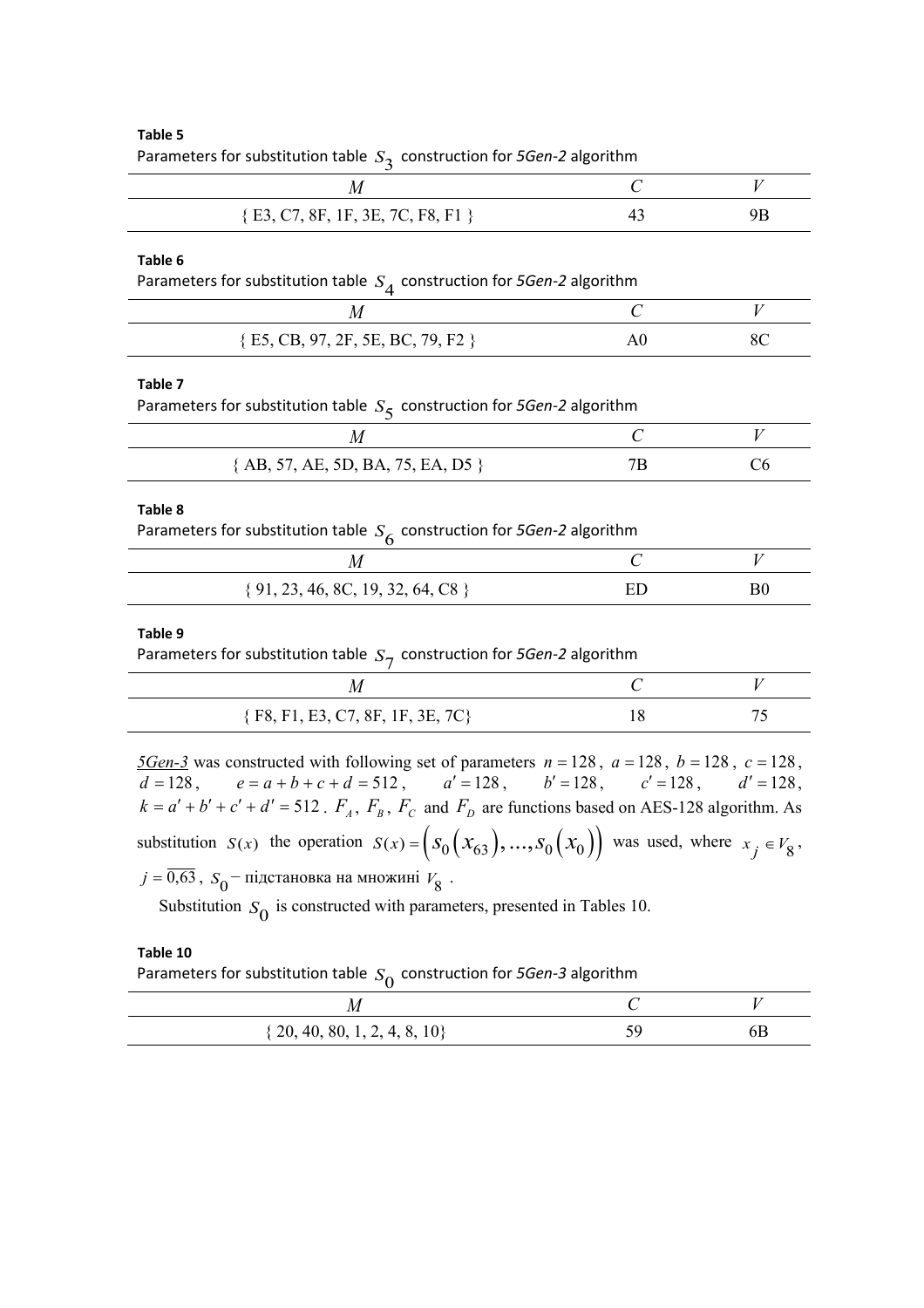# **3.3. Experimental study and discussion**

#### *Statistical parameters investigation*

Statistical parameters of developed PRNGs were investigated using traditional techniques NIST STS [9] and DIEHARD [13]. Given results were compared with testing results of generator BBS as well as stream ciphers SNOW [10] and Trivium (used in 5G networks). NIST STS are used to determine the qualitative and quantitative features of the sequences randomness. Three basic criteria are used to draw conclusions about passing random sequences of statistical tests are following:

- Criterion for decision-making based on the establishment of some threshold level.
- Criterion based on establishing a fixed confidence interval.
- Criterion for some appropriate statistical test probability value P-value.

The statistical test is based on the verification of null hypothesis  $H_0$  – that the sequence under study is random. Alternative hypothesis  $H_1$  is also provided – the sequence under study is not random. Therefore, the generated sequence is examined by a set of tests, each of which concludes whether the hypothesis  $H_0$  is rejected or accepted. For each test, adequate randomness statistics are selected based on which the hypothesis *H*<sup>0</sup> is further rejected or accepted. Theoretically, the distribution of statistics for the null hypothesis is calculated using mathematical methods. The critical value is then determined from such an exemplary distribution. When performing the test, the value of the test statistic is calculated, which is compared to the critical value. In case of exceeding the test critical value over the reference, hypothesis  $H_1$  is accepted, otherwise – hypothesis  $H_0$ .

For the experiments, the following input parameters were selected for the use of NIST STS:

- 1. The length of the test sequence  $n=10^6$  bit.
- 2. The number of sequences being tested *m*=100.
- 3. Significance level  $\alpha = 0.01$ .

4. Number of tests q=188, among them: Frequency − 1, Block Frequency − 1, Cumulative Sums − 2, Runs − 1, Longest Run − 1, Rank − 1, FFT − 1, Non Overlapping Template − 148, Overlapping Template − 1, Universal − 1, Approximate Entropy − 1, Random Excursions − 8, Random Excursions Variant − 18, Serial − 2, Linear Complexity − 1.

The confidence interval rule was applied, the lower bound being 0.96015. For every algorithms 10 files with sequences (100 Mbit) and investigated by NIST STS technique.

The results of testing are presented on Fig. 3-5.



**Figure 3:** Statistical portrait of *5Gen-1* algorithm by NIST STS technique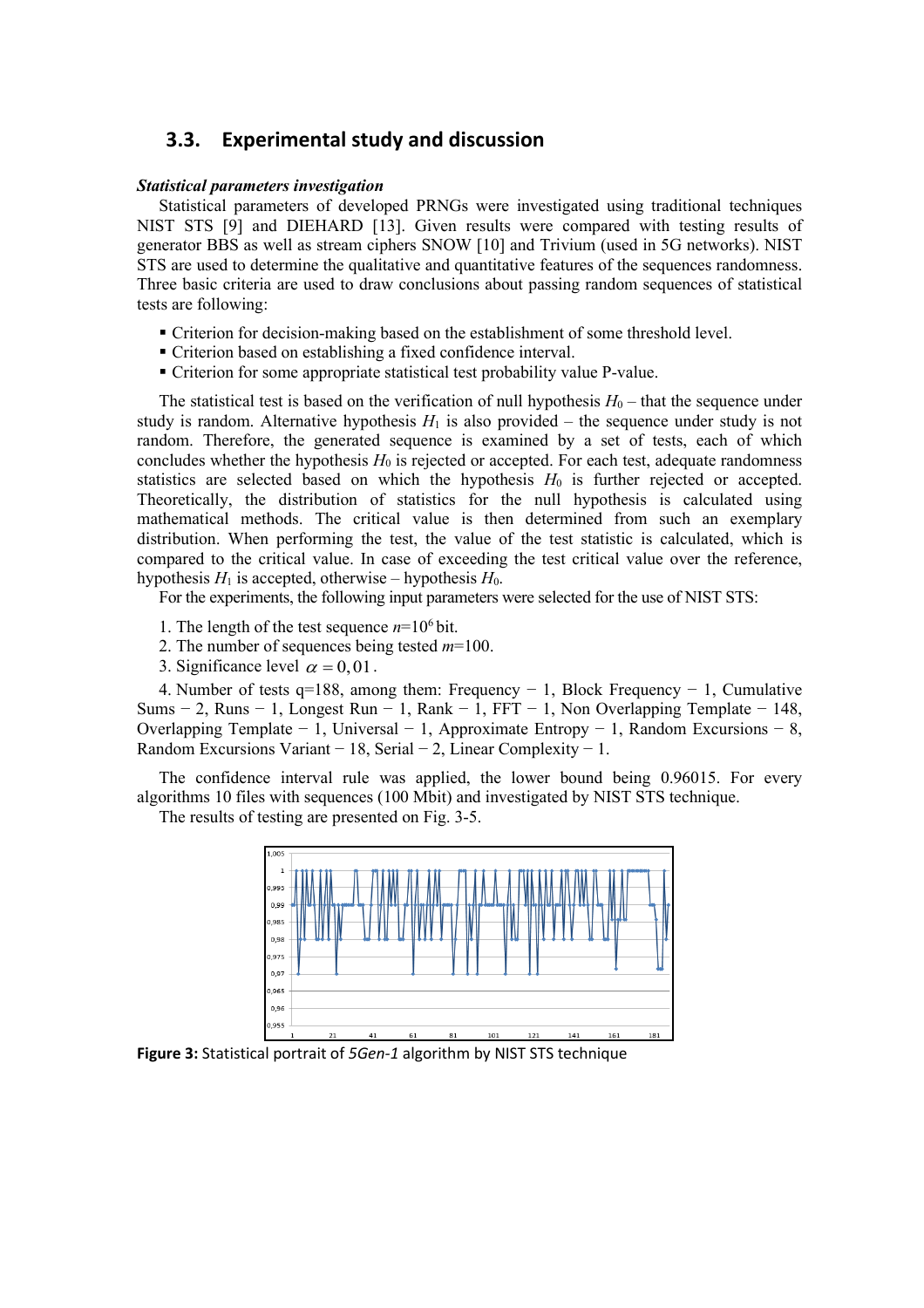

**Figure 4:** Statistical portrait of *5Gen-2* algorithm by NIST STS technique



**Figure 5:** Statistical portrait of *5Gen-3* algorithm by NIST STS technique

Also developed algorithms were investigated by DIEHARD technique (one of the best practice and traditional approach in cryptography for measuring quality of PRNG and statistical security). Results of testing for *5Gen-3* algorithms presented on Fig. 6 (other two algorithms *5Gen-1* and *5Gen-2* showed 100% results).

| Test name                    | ntup           | $P - value$ | Assessment |
|------------------------------|----------------|-------------|------------|
| <b>Birthdays</b>             | O              | 0.46632136  | Passed     |
| OPERM5                       | 0              | 0.67512015  | Passed     |
| 32x32 Binary Rank            | 0              | 0.69527276  | Passed     |
| 6x8 Binary Rank              | 0              | 0.10123586  | Passed     |
| Bitstream                    | 0              | 0.98654155  | Passed     |
| <b>OPSO</b>                  | 0              | 0.79734863  | Passed     |
| <b>OQSO</b>                  | 0              | 0.9987444   | Weak       |
| DNA                          | 0              | 0.89704567  | Passed     |
| Count the 1s (stream)        | 0              | 0.63873474  | Passed     |
| Count the 1s (byte)          | 0              | 0.94012168  | Passed     |
| Parking Lot                  | 0              | 0.24635381  | Passed     |
| Minimum Distance (2d Circle) | $\overline{2}$ | 0.89675937  | Passed     |
| Minimum Distance (3d Sphere) | 3              | 0.37439327  | Passed     |
| Squeeze                      | 0              | 0.78310853  | Passed     |
| Sums                         | 0              | 0.81065417  | Passed     |
| Runs                         | 0              | 0.99245722  | Passed     |
| Runs                         | 0              | 0.45528189  | Passed     |
| Craps                        | 0              | 0.75941456  | Passed     |
| Craps                        | 0              | 0.95427721  | Passed     |

**Figure 6:** Statistical testing results of *5Gen-3* algorithm by DIEHARD technique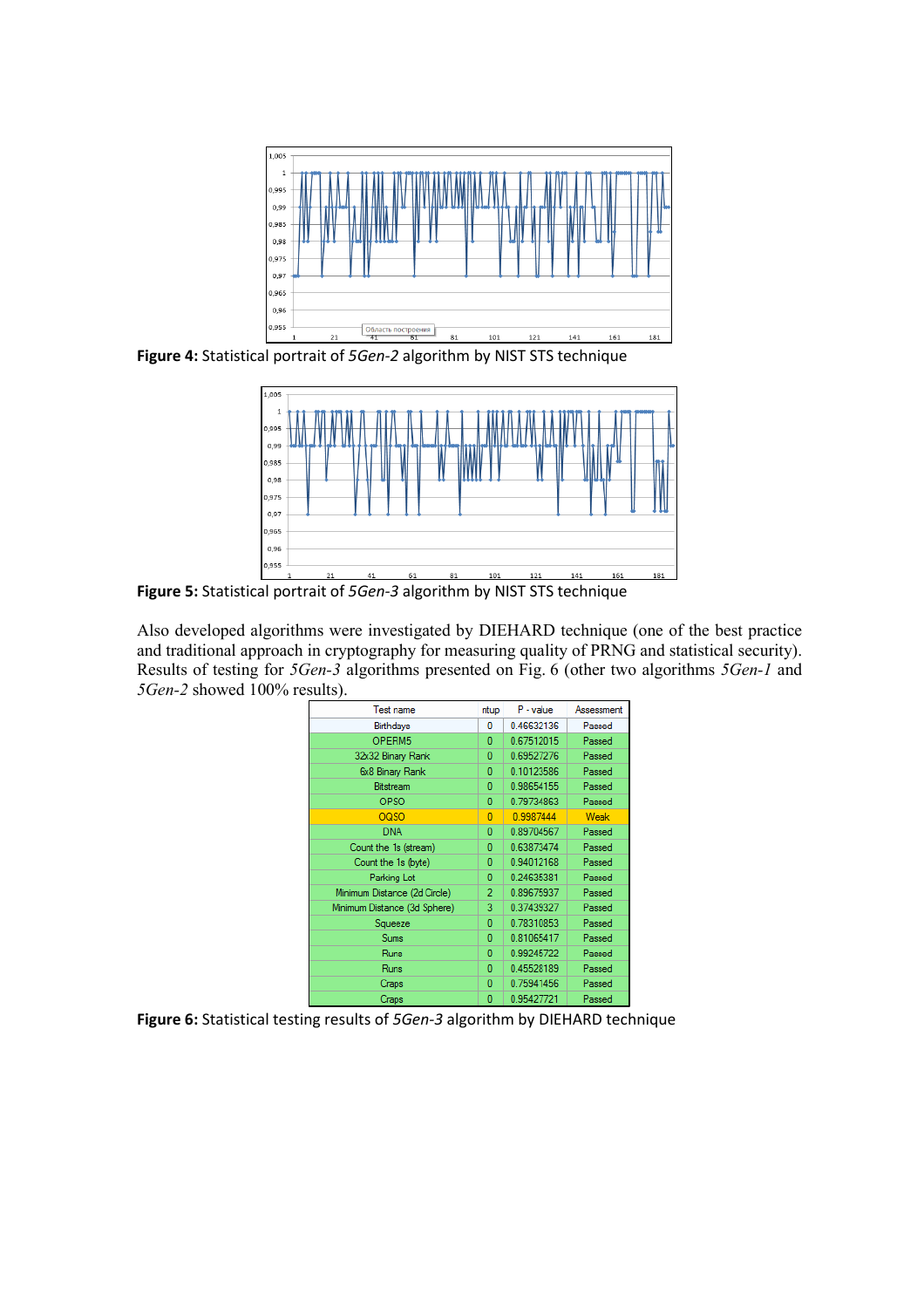Results presented on Fig. 3-5 as well as detail experimental data (Table 11) show that developed algorithms *5Gen-1, 5Gen-2* and *5Gen-3* have passed complex control by NIST STS technique and show better results (in some cases) than existed and well-known algorithms [11-12].

Results presented on Fig. 6 show that developed algorithms have passed complex security control by DIEHARD technique as well as verified good quality of PRNG and statistical security of potential systems based on these algorithms [14-16].

| $\sim$      |                                 |                |  |  |  |  |
|-------------|---------------------------------|----------------|--|--|--|--|
| <b>PRNG</b> | Test total amount, where passed |                |  |  |  |  |
|             | 99% sequences                   | 96% sequences  |  |  |  |  |
| <b>BBS</b>  | 133.4 (70.96%)                  | 188 (100%)     |  |  |  |  |
| <b>SNOW</b> | 134.8 (71.70%)                  | 188 (100%)     |  |  |  |  |
| Trivium     | 130.1 (69.20%)                  | 187.6 (99.78%) |  |  |  |  |
| 5Gen-1      | 134.1 (71,32%)                  | 188 (100%)     |  |  |  |  |
| 5Gen-2      | 136.4 (72,55%)                  | 187.8 (99.89%) |  |  |  |  |
| 5Gen-3      | 137.3 (73,03%)                  | 188 (100%)     |  |  |  |  |
|             |                                 |                |  |  |  |  |

### **Table 11**

**Table 12** 

Results of statistical parameters investigation by NIST STS technique

### *Speed parameters investigation*

For investigation developed PRNGs 5Gen-1, 5Gen-2, 5Gen-3 were realized as software tools using programming language С++. Given results were compared with results of well-known SNOW generator. Experimental study was carried out using work station Intel Core i3-3220 3.3GHz and files with different size. Average results are presented on the Table 12.

| results of speed parameters investigation. |              |            |               |            |              |            |  |
|--------------------------------------------|--------------|------------|---------------|------------|--------------|------------|--|
| <b>PRNG</b>                                | File 1, 1 MB |            | File 2, 10 MB |            | File, 100 MB |            |  |
|                                            | $t$ , s      | $v$ , MB/s | $t$ , S       | $v$ , MB/s | $t$ , s      | $v$ , MB/s |  |
| SNOW                                       | 0.011        | 90.91      | 0.107         | 93.46      | 1.01         | 99.01      |  |
| 5Gen-1                                     | 0.009        | 111.11     | 0.091         | 109.89     | 0.88         | 113.64     |  |
| 5Gen-2                                     | 0.010        | 100.00     | 0.098         | 102.04     | 0.92         | 108.70     |  |
| 5Gen-3                                     | 0.014        | 71.43      | 0.112         | 89.29      | 0.99         | 101.01     |  |

# Results of speed parameters investigation

As we can see from Table 12 speed of the developed algorithms are higher in comparison with SNOW till 21% outside two results of 5Gen-3 algorithm.

# **4. Conclusions**

In this paper analysis of different approaches in PRNG creation and implementation was carried out. Two categories of PRNGs were defined (cryptographically secure and cryptographically insecure) as well cryptographic applications that require random numbers were defined (key generation, cryptographic nonces, salts in certain signature schemes). But there are many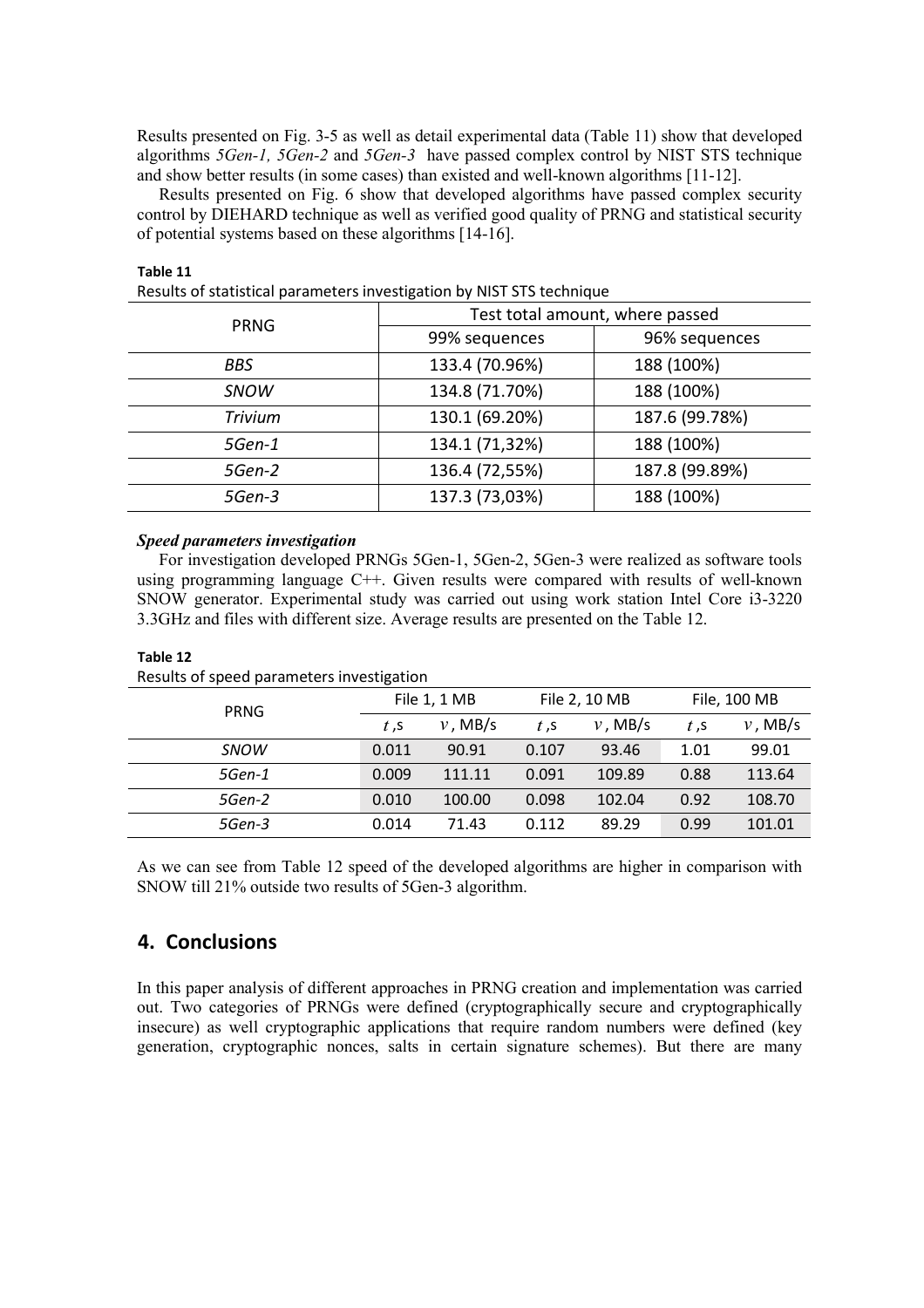relevant tasks related with data privacy risk mitigation and confidentiality ensuring in 4G/5G that can be solved by advanced PRNG development and implementation.

Computational model of PRNG was developed. Based on PRNG Trivium, this model includes internal status vector and key vector processing, dynamic carry shift and 4 non-linear functions. It allows to construct effective PRNGs for data privacy risk mitigation in modern communication networks (5G networks and others).

On the basis of developed computational model 3 PRNGs *5Gen-1, 5Gen-2* and *5Gen-3* was constructed and realized as software tools. These PRNGs have passed complex statistical testing by NIST STS technique as well as speed parameters investigation (developed algorithms are higher in comparison with SNOW till 21%).

Additionally, developed algorithms were investigated by DIEHARD technique (one of the best practice and traditional approach in cryptography for measuring quality of PRNG and statistical security). These algorithms have passed complex security control by DIEHARD technique as well as verified good quality of PRNG and statistical security of potential systems based on these algorithms.

### **References**

- [1] Z.Hu, S.Gnatyuk, T.Okhrimenko, [S.T](https://www.scopus.com/authid/detail.uri?origin=AuthorProfile&authorId=57200075185&zone=)ynymbayev, [M.I](https://www.scopus.com/authid/detail.uri?origin=AuthorProfile&authorId=57194794201&zone=)avich, [High-speed and secure PRNG](https://www.scopus.com/record/display.uri?eid=2-s2.0-85086245460&origin=resultslist&sort=plf-f&src=s&sid=b8dc30af2a1eef34d4c59710ac563984&sot=autdocs&sdt=autdocs&sl=18&s=AU-ID%2836184129600%29&relpos=0&citeCnt=0&searchTerm=)  [for cryptographic applications,](https://www.scopus.com/record/display.uri?eid=2-s2.0-85086245460&origin=resultslist&sort=plf-f&src=s&sid=b8dc30af2a1eef34d4c59710ac563984&sot=autdocs&sdt=autdocs&sl=18&s=AU-ID%2836184129600%29&relpos=0&citeCnt=0&searchTerm=) International Journal of Computer Network and Information Security, Volume 12, Issue 3, 2020, pp. 1-10
- [2] Security Comparison Between Wi-Fi 6 and 5G, <https://forum.huawei.com/> enterprise/en/security-comparison-between-wi-fi-6-and-5g/thread/615836-869
- [3] S.Yevseyev, R.Koroliov, M.Krasnyanska, Analysis of current methods of generating pseudorandom sequences, Eastern-European Journal of Advanced Technology, 3/4 (45), 2010, pр. 11-15
- [4] W.Z.Yang, Z.J.Zheng, PRNG based on the variant logic" 7th International Conference on Communications and Networking in China, 2012, pp. 202-205, doi: 10.1109/ChinaCom.2012.6417476
- [5] R.Hobincu, O.Datcu, C.Macovei, Entropy global control for a chaos based PRNG, 42nd International Conference on Telecommunications and Signal Processing (TSP), 2019, pp. 432-435, doi: 10.1109/TSP.2019.8768818
- [6] Y.S.S.Risqi, S.Windarta, tatistical test on lightweight block cipher-based PRNG, 11th International Conference on Telecommunication Systems Services and Applications (TSSA), 2017, pp. 1-4, doi: 10.1109/TSSA.2017.8272925
- [7] 5G security is fundamentally better than LTE security but the attack surface is massively increased,<https://www.rcrwireless.com/20200416/5g/huawei-cto-5g-securiuty-standards>
- [8] C.De Cannière, B.Preneel, TRIVIUM Specifications, eSTREAM, ECRYPT Stream Cipher Project, Report 2005/030 (2005)[, http://www.ecrypt.eu.org/stream](http://www.ecrypt.eu.org/stream)
- [9] NIST STS, Download documentation and software<https://github.com/kravietz/nist-sts>
- [10] P. Ekdahl, T. Johansson, SNOW. A new stream cipher, Proceedings of the First NESSIE Workshop, NESSIE, 2000
- [11] S.Gnatyuk, T.Okhrimenko, A.Fesenko et al, Experimental Study of Secure PRNG for Qtrits Quantum Cryptography Protocols, Proceedings of the 2020 IEEE 11th International Conference on Dependable Systems, Services and Technologies (DESSERT 2020), Kyiv, Ukraine, May 14, 2020, pp. 183-188